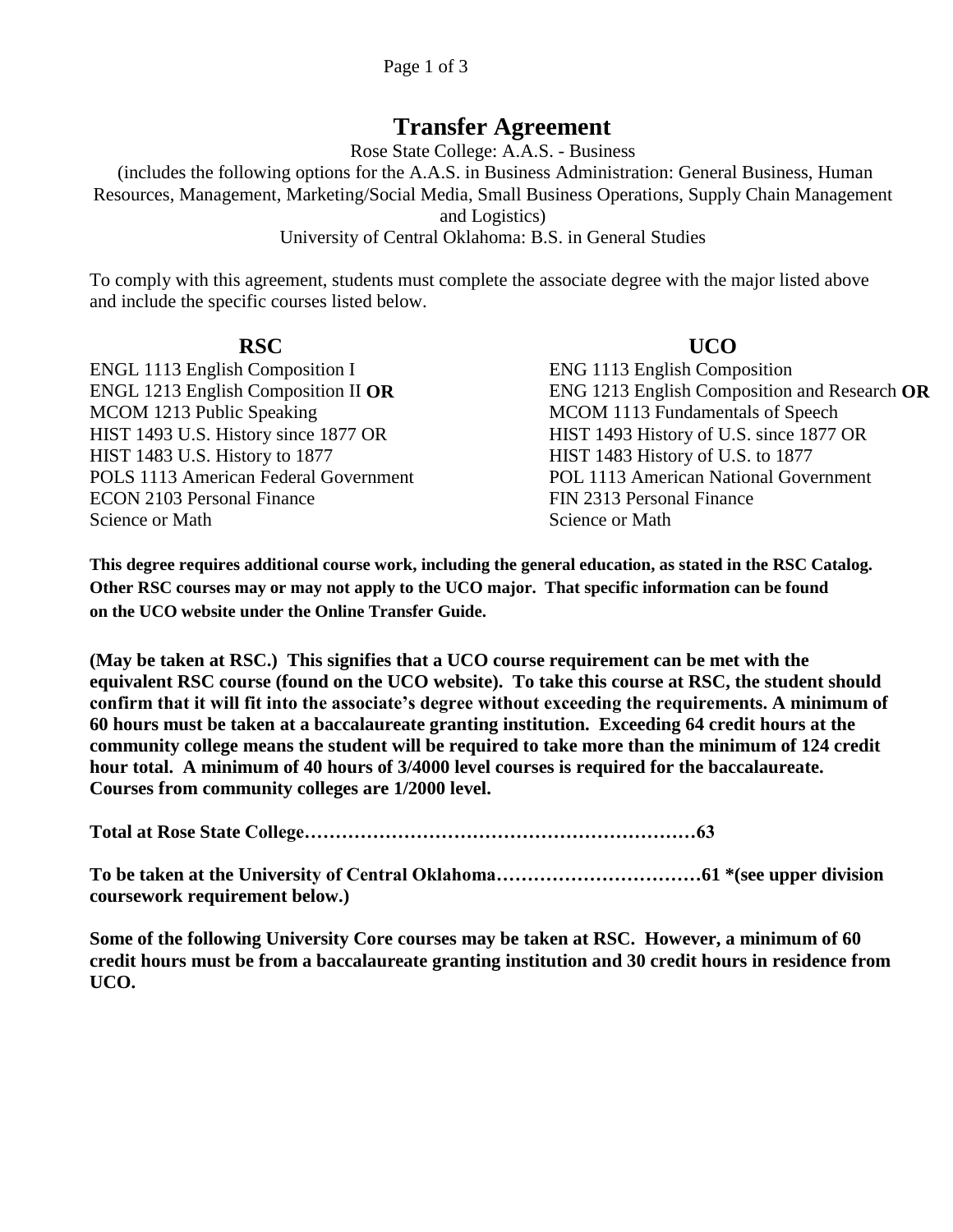**University Core…………………………………………..21- 26** 

**Specific University Core Requirements remaining depend on courses selected at RSC in General Education.**

| <b>Or</b>                                                                                                                                                                                                                             |
|---------------------------------------------------------------------------------------------------------------------------------------------------------------------------------------------------------------------------------------|
|                                                                                                                                                                                                                                       |
|                                                                                                                                                                                                                                       |
|                                                                                                                                                                                                                                       |
|                                                                                                                                                                                                                                       |
| HLTH 1112 Healthy Life Skills                                                                                                                                                                                                         |
| <b>Major Requirements</b>                                                                                                                                                                                                             |
|                                                                                                                                                                                                                                       |
| 4851 Capstone in General Studies<br>AESS                                                                                                                                                                                              |
|                                                                                                                                                                                                                                       |
| Select at least 18 hours from the areas II through VI with no more than 18 hours from any one area.                                                                                                                                   |
|                                                                                                                                                                                                                                       |
| Area I: College of Business (18 hours of RSC Business courses applied here)<br>Chosen from College of Business: (18 hours of Paralegal courses applied here.)<br>ACCT, BADM, BCOM, ECON, ENTR, FIN, IB, ISOM, LS, MGMT,<br>MLSC, MRKT |
| Area II: College of Education and Professional Studies<br>Chosen from College of Education:<br>AESS, CEPS, CTWD, ECED, ELED, FACS, FMCD, FMKT, HLTH,<br>IME, KINS, NTRN, ORGL, PHED, PSY, PTE, READ, REC, SFTY,<br>SLP, SPED, TESL    |
| Area III: College of Fine Arts and Design<br>Chosen from College of Fine Arts and Design:<br>ACM, ART, DANC, DES, MPER, MUED, MUS, THRT                                                                                               |
| Area IV: College of Liberal Arts<br>Chosen from College of Liberal Arts:<br>CHIN, CJ, CSDY, ENG, FLGN, FRCH, GEO, GERM, GRK, HIST,<br>HUM, JAPN, LATN, MCOM, PHIL, POL, SAS, SNSK, SOC, SOST,<br><b>SPAN</b>                          |
| Area V: College of Mathematics and Science<br>Chosen from College of Mathematics and Science:<br>BIO, CHEM, CMSC, ENGR, FNRL, MATH, NURS, PHY, SE,<br>STAT                                                                            |
| Area VI: Interdisciplinary Studies<br>Chosen from:<br>FRSC, LEAD, UNIV                                                                                                                                                                |

Minimum Grade Requirements

Average in (a) all college course work, (b) course work at UCO, and (c) major courses…….2.00